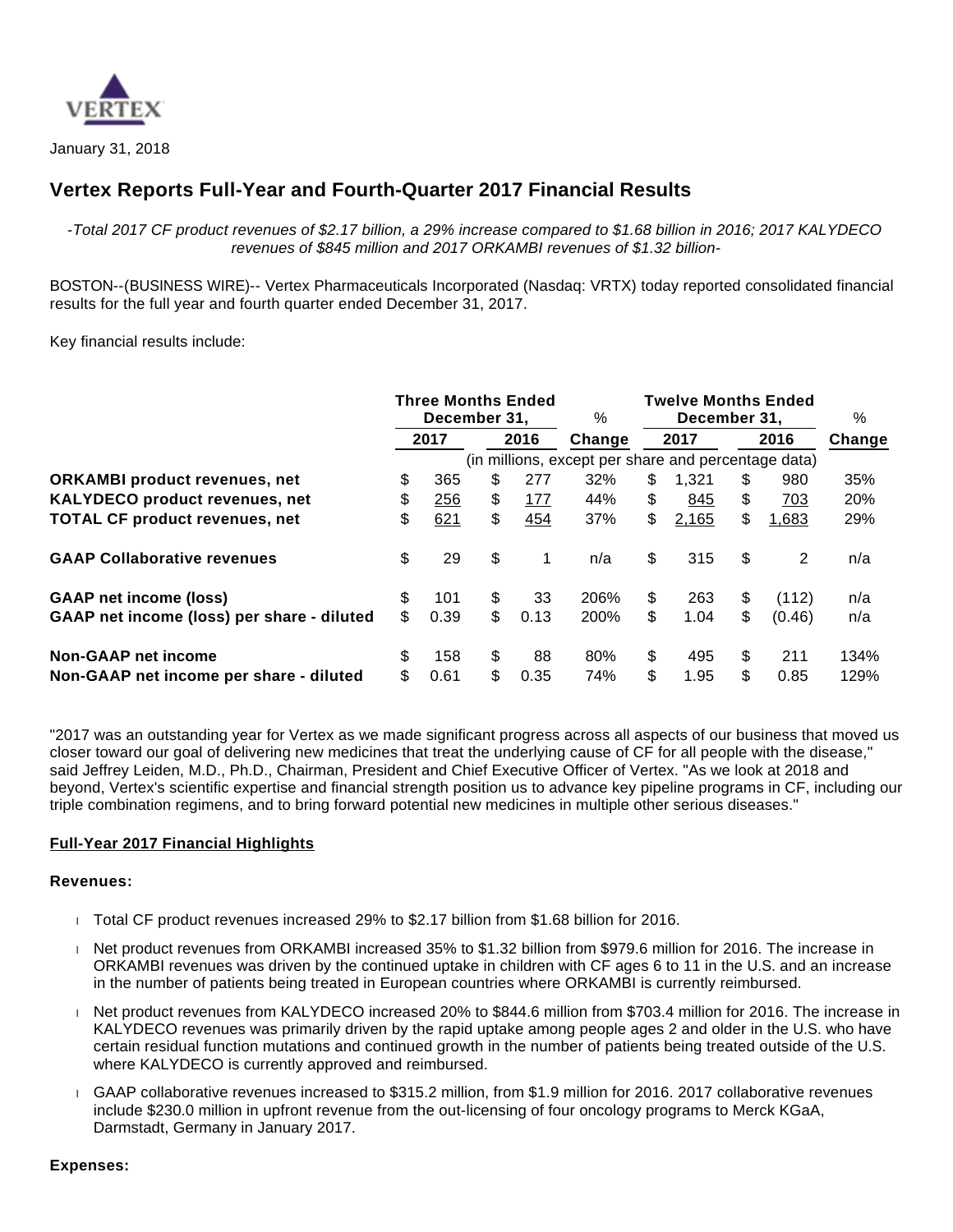- Combined GAAP R&D and SG&A expenses were \$1.82 billion compared to \$1.48 billion for 2016. Combined Non-GAAP R&D and SG&A were \$1.33 billion compared to \$1.20 billion for 2016.
- GAAP R&D expenses were \$1.32 billion compared to \$1.05 billion for 2016. The increase in GAAP R&D expenses was primarily due to an upfront payment of \$160.0 million related to the acquisition of VX-561 (previously known as CTP-656), an investigational once-daily CFTR potentiator, from Concert Pharmaceuticals. Non-GAAP R&D expenses were \$959.5 million compared to \$857.8 million for 2016. The increase in non-GAAP R&D expenses was primarily attributable to the clinical development of the company's triple combination regimens for CF.
- GAAP SG&A expenses were \$496.1 million compared to \$432.8 million for 2016. Non-GAAP SG&A expenses were \$375.3 million compared to \$344.2 million for 2016. The increase in GAAP and non-GAAP SG&A expenses was driven by investments to support the treatment of patients with KALYDECO and ORKAMBI globally and additional investments to prepare for the U.S. launch of the tezacaftor/ivacaftor combination.

# **Net Income (Loss) Attributable to Vertex:**

 GAAP net income was \$263.5 million, or \$1.04 per diluted share, compared to a 2016 GAAP net loss of \$(112.1) million, or \$(0.46) per diluted share. Non-GAAP net income was \$494.6 million, or \$1.95 per diluted share, compared to a 2016 non-GAAP net income of \$211.2 million, or \$0.85 per diluted share, for 2016. Full-year 2017 GAAP and non-GAAP net income growth was driven by increased CF product revenues.

# **Cash Position:**

 As of December 31, 2017, Vertex had \$2.09 billion in cash, cash equivalents and marketable securities after repayment of the \$300 million balance of outstanding debt in the first quarter of 2017 from a revolving credit agreement, compared to \$1.43 billion in cash, cash equivalents and marketable securities as of December 31, 2016.

# **Fourth-Quarter 2017 Financial Highlights**

# **Revenues:**

- Total CF net product revenues increased 37% to \$621.2 million from \$454.0 million for the fourth quarter of 2016.
- Net product revenues from ORKAMBI increased 32% to \$365.4 million from \$276.9 million for the fourth quarter of 2016.
- Net product revenues from KALYDECO increased 44% to \$255.8 million from \$177.1 million for the fourth quarter of 2016.
- GAAP collaborative revenues increased to \$29.1 million from \$0.9 million for 2016. Fourth-quarter 2017 collaborative revenues include a \$25 million milestone payment from Janssen Pharmaceuticals, Inc. based on the initiation of a pivotal Phase 3 clinical trial of pimodivir (previously VX-787) for treatment in patients who are hospitalized or are outpatients at higher risk of influenza-related complications.

# **Expenses:**

- Combined GAAP R&D and SG&A expenses were \$441.5 million compared to \$358.4 million for the fourth quarter of 2016. Combined non-GAAP R&D and SG&A expenses were \$354.7 million compared to \$295.0 million for the fourth quarter of 2016.
- GAAP R&D expenses were \$306.7 million compared to \$248.5 million for the fourth quarter of 2016. Non-GAAP R&D expenses were \$249.2 million compared to \$207.1 million for the fourth quarter of 2016.
- GAAP SG&A expenses were \$134.8 million compared to \$109.9 million for the fourth quarter of 2016. Non-GAAP SG&A expenses were \$105.5 million compared to \$87.9 million for the fourth quarter of 2016.

# **Net Income Attributable to Vertex:**

 GAAP net income was \$100.7 million, or \$0.39 per diluted share, compared to \$32.9 million, or \$0.13 per diluted share, for the fourth quarter of 2016. Non-GAAP net income was \$157.9 million, or \$0.61 per diluted share, compared to \$87.7 million, or \$0.35 per diluted share, for the fourth quarter of 2016.

# **2018 Financial Guidance**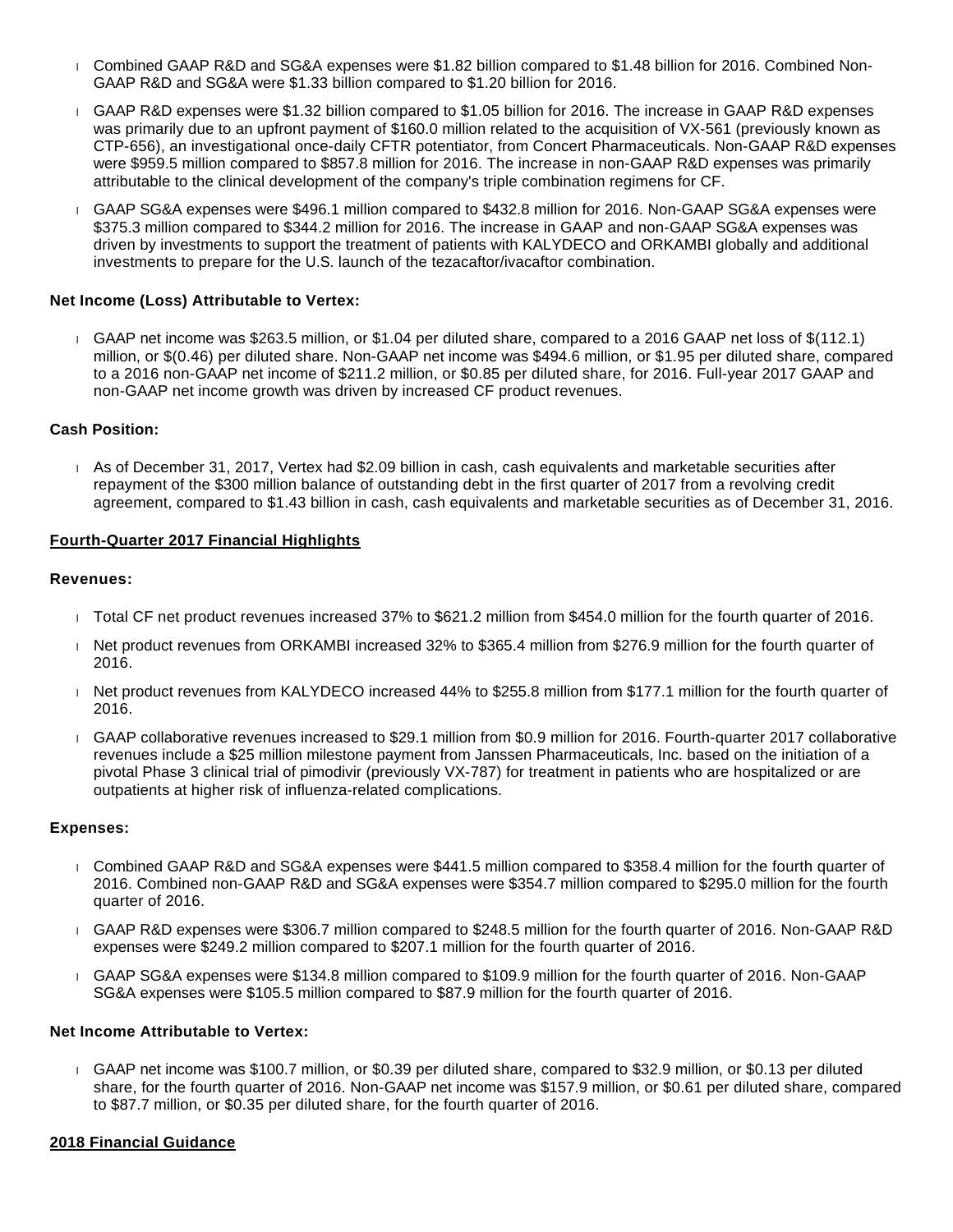Vertex today provided full-year 2018 guidance for combined GAAP and non-GAAP R&D and SG&A expenses, as summarized below:

 **Combined Non-GAAP and GAAP R&D and SG&A Expenses:** Vertex expects that its combined GAAP R&D and SG&A expense in 2018 will be in the range of \$1.80 to \$1.95 billion and combined non-GAAP R&D and SG&A expense will be in the range of \$1.50 to \$1.55 billion. The increase compared to 2017 primarily reflects ongoing and anticipated CF development efforts, including the investment for the preparation and commercial supply for up to two pivotal programs for its triple combination regimens, and the incremental investment to support the planned launch of the tezacaftor/ivacaftor combination.

Vertex plans to provide total CF product revenue guidance for the full year of 2018 upon the anticipated approval by the U.S. Food and Drug Administration (FDA) of the tezacaftor/ivacaftor combination, which has an action date of February 28, 2018.

#### **Stock Repurchase Program**

The company today announced that its Board of Directors has authorized a share repurchase program of up to \$500 million of common stock through December 31, 2019. The repurchase program is expected to be executed over two years with the primary objective of reducing the impact of dilution from employee equity programs.

Purchases may be made through the open market or privately negotiated transactions and may be made pursuant to Rule 10b5-1 plans or other means as determined by Vertex's management and in accordance with the requirements of the Securities and Exchange Commission.

"In 2017, we achieved significant revenues, earnings and cash flow growth, and we expect this will continue as we increase the number of patients we treat with our CF medicines," said Ian Smith, Executive Vice President and Chief Operating Officer. "At the same time, we will continue our internal and external investments to advance our CF pipeline and the development of transformational medicines in other disease areas."

#### **Business Highlights**

#### **ORKAMBI**

On January 10, 2018, Vertex announced that the European Medicines Agency (EMA) has granted extension of the Marketing Authorization for ORKAMBI in people with CF who have two copies of the F508del mutation to include children ages 6 through 11. In Europe, there are approximately 3,400 children ages 6 through 11 with two copies of this mutation.

In the first quarter of 2018, Vertex plans to submit a New Drug Application (NDA) to the U.S. Food and Drug Administration (FDA) and Marketing Authorization Application (MAA) line extension to the EMA for the use of ORKAMBI in children ages 2 to 5 with CF who have two copies of the F508del mutation.

#### **KALYDECO**

On December 7, 2017, Vertex announced positive results from an open-label Phase 3 study evaluating the safety and tolerability of KALYDECO in infants ages 1 to 2 years who have one of 10 mutations for which KALYDECO is currently approved. The study met its primary endpoint of safety, showing that KALYDECO was generally well tolerated, and safety data were consistent with those seen in previous Phase 3 studies of KALYDECO in children ages 2 to 5 years and 6 to 11 years. There was also substantial improvement in sweat chloride, a secondary endpoint, as well as in multiple measures of pancreatic function.

Based on results from this study, Vertex expects to submit regulatory applications to the FDA and EMA in the first quarter of 2018.

# **TEZACAFTOR/IVACAFTOR**

An NDA for the tezacaftor/ivacaftor combination treatment for people with CF ages 12 and older who have two copies of the F508del mutation or who have at least one residual function mutation that is responsive to tezacaftor/ivacaftor is currently under priority review by the FDA with an action date of February 28, 2018. The EMA has validated the MAA for the tezacaftor/ivacaftor combination and the company expects approval in the EU in the second half of 2018.

#### **TRIPLE COMBINATION REGIMENS**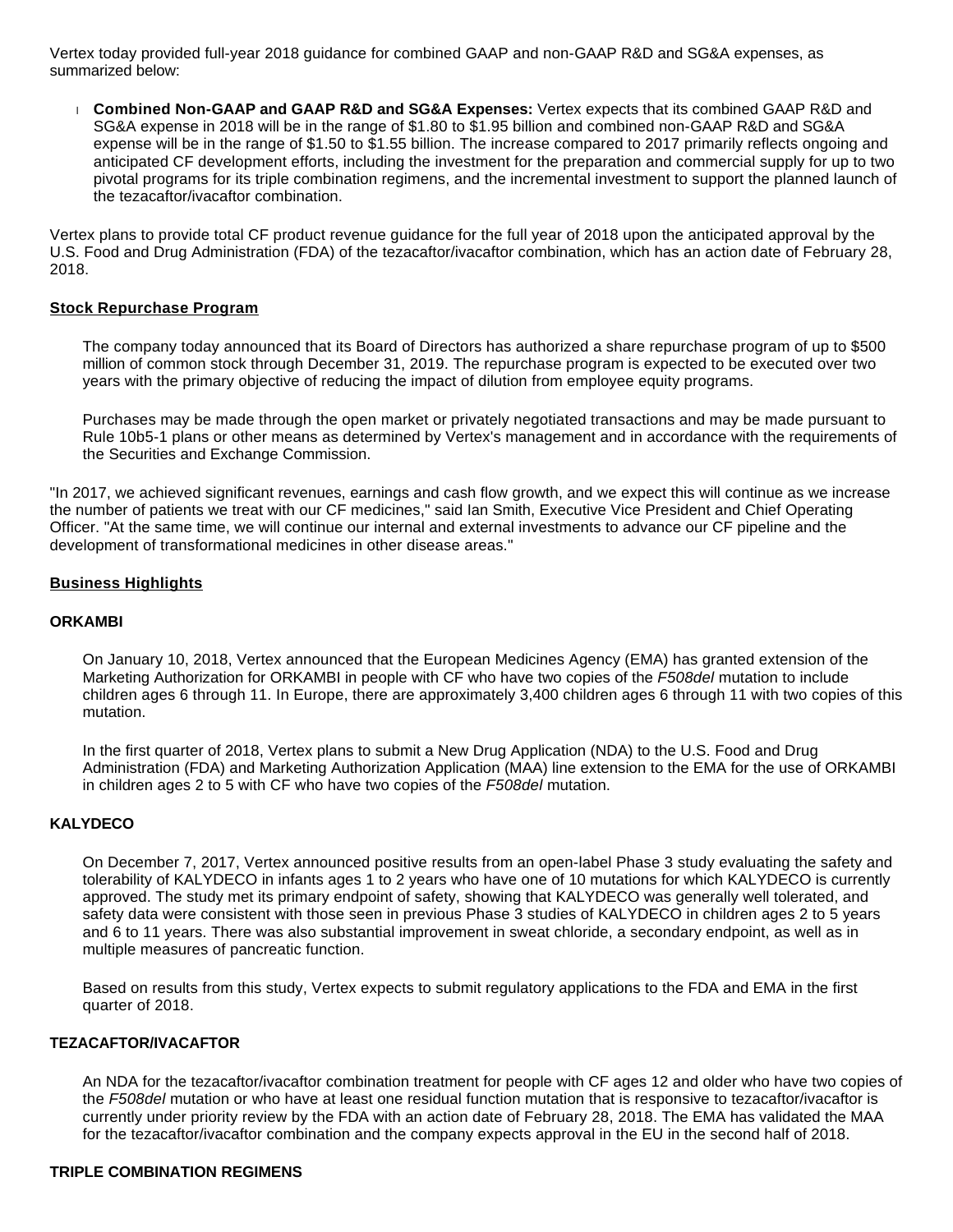In a separate press release today, Vertex announced the selection of two next-generation correctors, VX-659 and VX-445, to advance into Phase 3 development as part of two different triple combination regimens for people with CF. Upon the completion of regulatory discussions, the company plans to initiate a Phase 3 program in the first half of 2018 to evaluate VX-659 in triple combination with tezacaftor and ivacaftor. In addition, Vertex plans to initiate a Phase 3 program in mid-2018 to evaluate VX-445 in triple combination with tezacaftor and VX-561 as a once-daily regimen, pending additional data in the first half of 2018, including Phase 2 data on the combination of VX-445, tezacaftor and VX-561.

# **SICKLE CELL DISEASE & β-THALASSEMIA**

On December 12, 2017, Vertex and CRISPR Therapeutics announced that the companies will co-develop and cocommercialize CTX001, an investigational gene editing treatment, as part of the companies' previously announced collaboration aimed at the discovery and development of new gene editing treatments that use the CRISPR/Cas9 technology. CTX001 represents the first gene-based treatment that Vertex exclusively licensed from CRISPR Therapeutics as part of the collaboration.

For CTX001, CRISPR and Vertex will equally share all research and development costs and profits worldwide. A Clinical Trial Application (CTA) was submitted in December 2017 for CTX001 to support the initiation of a Phase 1/2 trial in βthalassemia in 2018 in Europe, and an Investigational New Drug (IND) Application is planned to support the initiation of a Phase 1/2 trial in sickle cell disease in 2018 in the U.S. Additional details on the trial designs will be provided upon study initiation.

# **INFLUENZA**

During the fourth quarter of 2017, Vertex earned a \$25 million milestone payment from Janssen Pharmaceuticals, Inc. (Janssen) based on the initiation of a pivotal Phase 3 clinical trial of pimodivir (JNJ-63623872) in combination with standard of care treatment in patients who are hospitalized or are outpatients at higher risk of influenza-related complications.

In June 2014, Vertex entered into a licensing agreement with Janssen for the worldwide development and commercialization of pimodivir, previously VX-787 discovered by Vertex. As part of the agreement, Vertex has the potential to receive development and commercial milestone payments as well as tiered royalties ranging from the highsingle digits to mid-teens based on a percent of future net product sales.

The pimodivir development program receives funding support from the Biomedical Advanced Research and Development Authority (BARDA), part of the U.S. Department of Health and Human Services.

# **PAIN**

In the first quarter of 2018, Vertex expects to obtain data from a Phase 2 proof-of-concept study evaluating VX-150, a selective NaV1.8 channel blocker, for the treatment of acute pain following bunionectomy surgery. An additional Phase 2 proof-of-concept study further evaluating VX-150 for the treatment of pain caused by small fiber neuropathy is ongoing.

# **ONGOING RESEARCH & DEVELOPMENT**

Vertex has ongoing development programs for potential medicines aimed at other serious and life-threatening diseases, including VX-210 for the treatment of acute cervical spinal cord injury. In addition, Vertex is progressing additional internal research programs in sickle cell disease, alpha-1 antitrypsin disease, adrenoleukodystrophy, and polycystic kidney disease. The company expects to advance one or more research-stage drug candidates into clinical development in 2018.

# **Non-GAAP Financial Measures**

In this press release, Vertex's financial results and financial guidance are provided in accordance with accounting principles generally accepted in the United States (GAAP) and using certain non-GAAP financial measures. In particular, non-GAAP financial results and guidance exclude (i) stock-based compensation expense, (ii) revenues and expenses related to business development transactions including collaboration agreements and asset acquisitions, (iii) revenues and expenses related to consolidated variable interest entities, including asset impairment charges and related income tax benefits and the effects of the deconsolidation of a variable interest entity and (iv) other adjustments. These results are provided as a complement to results provided in accordance with GAAP because management believes these non-GAAP financial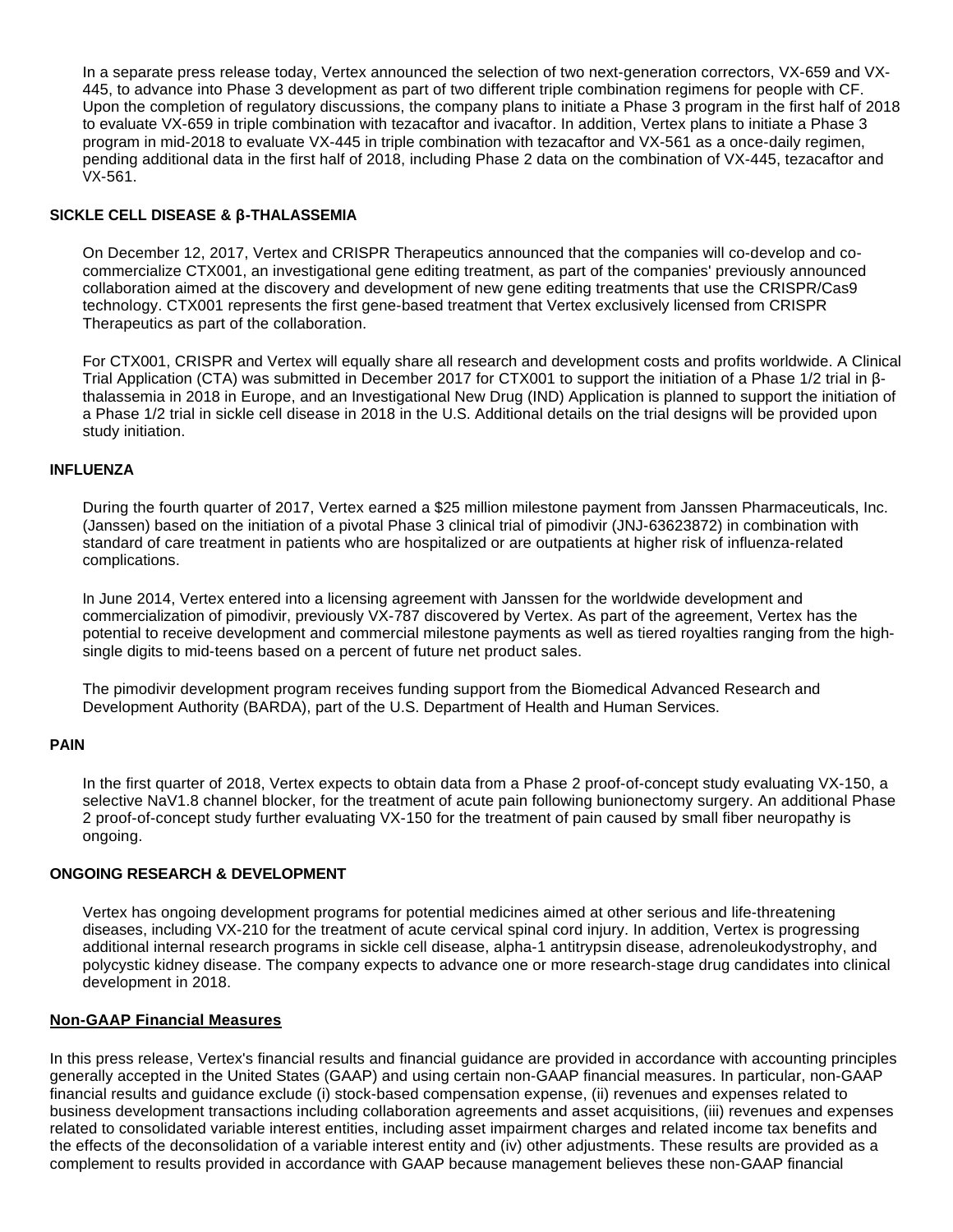measures help indicate underlying trends in the company's business, are important in comparing current results with prior period results and provide additional information regarding the company's financial position. Management also uses these non-GAAP financial measures to establish budgets and operational goals that are communicated internally and externally and to manage the company's business and to evaluate its performance. The company adjusts, where appropriate, for both revenues and expenses in order to reflect the company's operations. The company provides guidance regarding product revenues in accordance with GAAP and provides guidance regarding combined research and development and sales, general, and administrative expenses on both a GAAP and a non-GAAP basis. The guidance regarding GAAP research and development expenses and sales, general and administrative expenses does not include estimates regarding expenses associated with any potential future business development activities. A reconciliation of the GAAP financial results to non-GAAP financial results is included in the attached financial information.

#### **Vertex Pharmaceuticals Incorporated Fourth-Quarter Results Consolidated Statements of Operations Data**

(in thousands, except per share amounts)

(unaudited)

|                                      | Three Months Ended December 31, |           |               | Twelve Months Ended December 31, |            |    |            |
|--------------------------------------|---------------------------------|-----------|---------------|----------------------------------|------------|----|------------|
|                                      |                                 | 2017      | 2016          |                                  | 2017       |    | 2016       |
| Revenues:                            |                                 |           |               |                                  |            |    |            |
| Product revenues, net                | \$                              | 621,228   | \$<br>453,882 | \$                               | 2,165,480  | \$ | 1,683,632  |
| Royalty revenues                     |                                 | 1,345     | 3,887         |                                  | 7,988      |    | 16,600     |
| Collaborative revenues (Note 1)      |                                 | 29,061    | 937           |                                  | 315,184    |    | 1,945      |
| <b>Total revenues</b>                |                                 | 651,634   | 458,706       |                                  | 2,488,652  |    | 1,702,177  |
| Costs and expenses:                  |                                 |           |               |                                  |            |    |            |
| Cost of product revenues             |                                 | 83,712    | 59,646        |                                  | 272,675    |    | 206,811    |
| Royalty expenses                     |                                 | 340       | 836           |                                  | 2,444      |    | 3,649      |
| Research and development             |                                 |           |               |                                  |            |    |            |
| expenses                             |                                 | 306,664   | 248,452       |                                  | 1,324,625  |    | 1,047,690  |
| Sales, general and administrative    |                                 |           |               |                                  |            |    |            |
| expenses                             |                                 | 134,794   | 109,908       |                                  | 496,079    |    | 432,829    |
| Restructuring expenses               |                                 | 387       | 224           |                                  | 14,246     |    | 1,262      |
| Intangible asset impairment charge   |                                 |           |               |                                  |            |    |            |
| (Note 2)                             |                                 |           |               |                                  | 255,340    |    |            |
| Total costs and expenses             |                                 | 525,897   | 419,066       |                                  | 2,365,409  |    | 1,692,241  |
| Income from operations               |                                 | 125,737   | 39,640        |                                  | 123,243    |    | 9,936      |
| Interest expense, net                |                                 | (12, 547) | (20, 439)     |                                  | (57, 550)  |    | (81, 432)  |
| Other (expenses) income, net         |                                 |           |               |                                  |            |    |            |
| (Note 2)                             |                                 | (748)     | 1,105         |                                  | (81, 382)  |    | 4,130      |
| Income (loss) from operations before |                                 |           |               |                                  |            |    |            |
| provision for (benefit from) income  |                                 |           |               |                                  |            |    |            |
| taxes (Note 2)                       |                                 | 112,442   | 20,306        |                                  | (15,689)   |    | (67, 366)  |
| Provision for (benefit from) income  |                                 |           |               |                                  |            |    |            |
| taxes (Note 2)                       |                                 | 10,257    | (7, 453)      |                                  | (107, 324) |    | 16,665     |
| Net income (loss)                    |                                 | 102,185   | 27,759        |                                  | 91,635     |    | (84, 031)  |
| (Income) loss attributable to        |                                 |           |               |                                  |            |    |            |
| noncontrolling interest (Note 2)     |                                 | (1,501)   | 5,186         |                                  | 171,849    |    | (28, 021)  |
| Net income (loss) attributable to    |                                 |           |               |                                  |            |    |            |
| Vertex                               | $\boldsymbol{\theta}$           | 100,684   | \$<br>32,945  | \$                               | 263,484    | \$ | (112, 052) |
| Amounts per share attributable to    |                                 |           |               |                                  |            |    |            |
| Vertex common shareholders:          |                                 |           |               |                                  |            |    |            |
| Net income (loss):                   |                                 |           |               |                                  |            |    |            |
| Basic                                | \$                              | 0.40      | \$<br>0.13    | \$                               | 1.06       | \$ | (0.46)     |
| <b>Diluted</b>                       | \$                              | 0.39      | \$<br>0.13    | \$                               | 1.04       | \$ | (0.46)     |
| Shares used in per share             |                                 |           |               |                                  |            |    |            |
| calculations:                        |                                 |           |               |                                  |            |    |            |
| <b>Basic</b>                         |                                 | 251,557   | 245,454       |                                  | 248,858    |    | 244,685    |
| <b>Diluted</b>                       |                                 | 256,804   | 247,757       |                                  | 253,225    |    | 244,685    |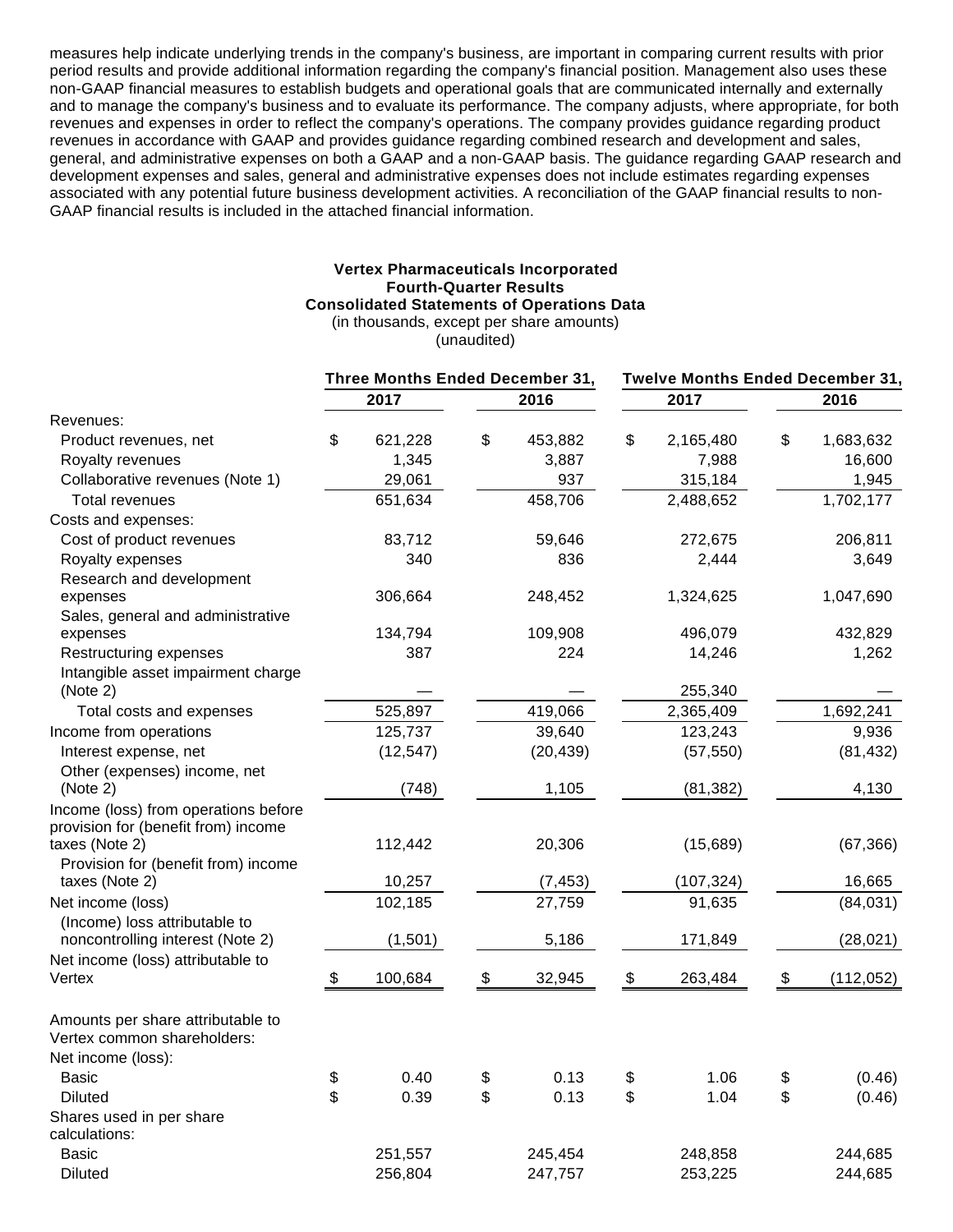# **Reconciliation of GAAP to Non-GAAP Net Income (Loss) Fourth-Quarter Results**

(in thousands, except per share amounts) (unaudited)

|                                                                          | <b>Three Months Ended</b><br>December 31, |           |         | <b>Twelve Months Ended</b><br>December 31, |         |            |         |             |
|--------------------------------------------------------------------------|-------------------------------------------|-----------|---------|--------------------------------------------|---------|------------|---------|-------------|
|                                                                          |                                           | 2017      |         | 2016                                       |         | 2017       |         | 2016        |
| GAAP net income (loss) attributable to Vertex                            |                                           | \$100,684 |         | \$32,945                                   |         | \$263,484  |         | \$(112,052) |
| Stock-based compensation expense                                         |                                           | 75,402    |         | 59,082                                     |         | 290,736    |         | 237,705     |
| Concert upfront and transaction expenses (Note 3)                        |                                           |           |         |                                            | 165,057 |            |         |             |
| Revenues and expenses related to VIEs (Note 2)                           |                                           |           | (4,500) |                                            | 14,083  |            |         | 54,850      |
| Other collaborative and transaction revenue and expenses (Note           |                                           |           |         |                                            |         |            |         |             |
| 4)                                                                       |                                           | (19, 177) |         |                                            |         | (255, 747) |         | 33,000      |
| Other adjustments (Note 5)                                               |                                           | 941       |         | 145                                        |         | 16,947     |         | (2,306)     |
| Non-GAAP net income attributable to Vertex                               |                                           | \$157,850 |         | \$87,672                                   |         | \$494,560  |         | \$211,197   |
| Amounts per diluted share attributable to Vertex common<br>shareholders: |                                           |           |         |                                            |         |            |         |             |
| GAAP                                                                     | \$                                        | 0.39      | \$      | 0.13                                       | \$      | 1.04       | S       | (0.46)      |
| Non-GAAP                                                                 | \$                                        | 0.61      | \$      | 0.35                                       | \$      | 1.95       | \$      | 0.85        |
| Shares used in diluted per share calculations:                           |                                           |           |         |                                            |         |            |         |             |
| GAAP                                                                     |                                           | 256,804   | 247,757 |                                            | 253,225 |            | 244,685 |             |
| Non-GAAP                                                                 | 256,804                                   |           | 247,757 |                                            | 253,225 |            | 247,276 |             |

# **Reconciliation of GAAP to Non-GAAP Revenues and Expenses Fourth-Quarter Results**

(in thousands) (unaudited)

|                                                      |           | <b>Three Months Ended</b><br>December 31, |             | <b>Twelve Months Ended</b><br>December 31, |
|------------------------------------------------------|-----------|-------------------------------------------|-------------|--------------------------------------------|
|                                                      | 2017      | 2016                                      | 2017        | 2016                                       |
| <b>GAAP total revenues</b>                           | \$651,634 | \$458.706                                 | \$2,488,652 | \$1,702,177                                |
| Revenues related to VIEs (Note 2)                    | (497)     | (94)                                      | (43, 376)   | (944)                                      |
| Other collaborative and transaction revenue (Note 4) | (28, 509) |                                           | (271, 605)  |                                            |
| Other adjustments (Note 5)                           |           | (121)                                     |             | (526)                                      |
| <b>Non-GAAP total revenues</b>                       | \$622,628 | \$458,491                                 | \$2,173,671 | \$1,700,707                                |

**Three Months Ended**

**Twelve Months Ended**

|                                                           |           | December 31. | December 31.  |                |  |  |
|-----------------------------------------------------------|-----------|--------------|---------------|----------------|--|--|
|                                                           | 2017      | 2016         | 2017          | 2016           |  |  |
| GAAP cost of product revenues and royalty expenses        | \$84,052  | \$60,482     | 275,119<br>\$ | 210,460<br>\$. |  |  |
| Other adjustments (Note 5)                                |           | 98           |               | (19)           |  |  |
| Non-GAAP cost of product revenues and royalty<br>expenses | \$84,052  | \$60,580     | \$275.119     | \$210.441      |  |  |
| <b>GAAP research and development expenses</b>             | \$306.664 | \$248,452    | \$1,324,625   | \$1,047,690    |  |  |
| Stock-based compensation expense                          | (47.045)  | (38, 383)    | (181.900)     | (153, 451)     |  |  |
| Concert upfront payment (Note 3)                          |           |              | (160,000)     |                |  |  |
| Expenses related to VIEs (Note 2)                         | (967)     | (2,971)      | (7, 729)      | (6, 762)       |  |  |
| Other collaborative and transaction expenses (Note 4)     | (9,282)   |              | (14, 966)     | (33,000)       |  |  |
| Other adjustments (Note 5)                                | (136)     | (13)         | (544)         | 3,293          |  |  |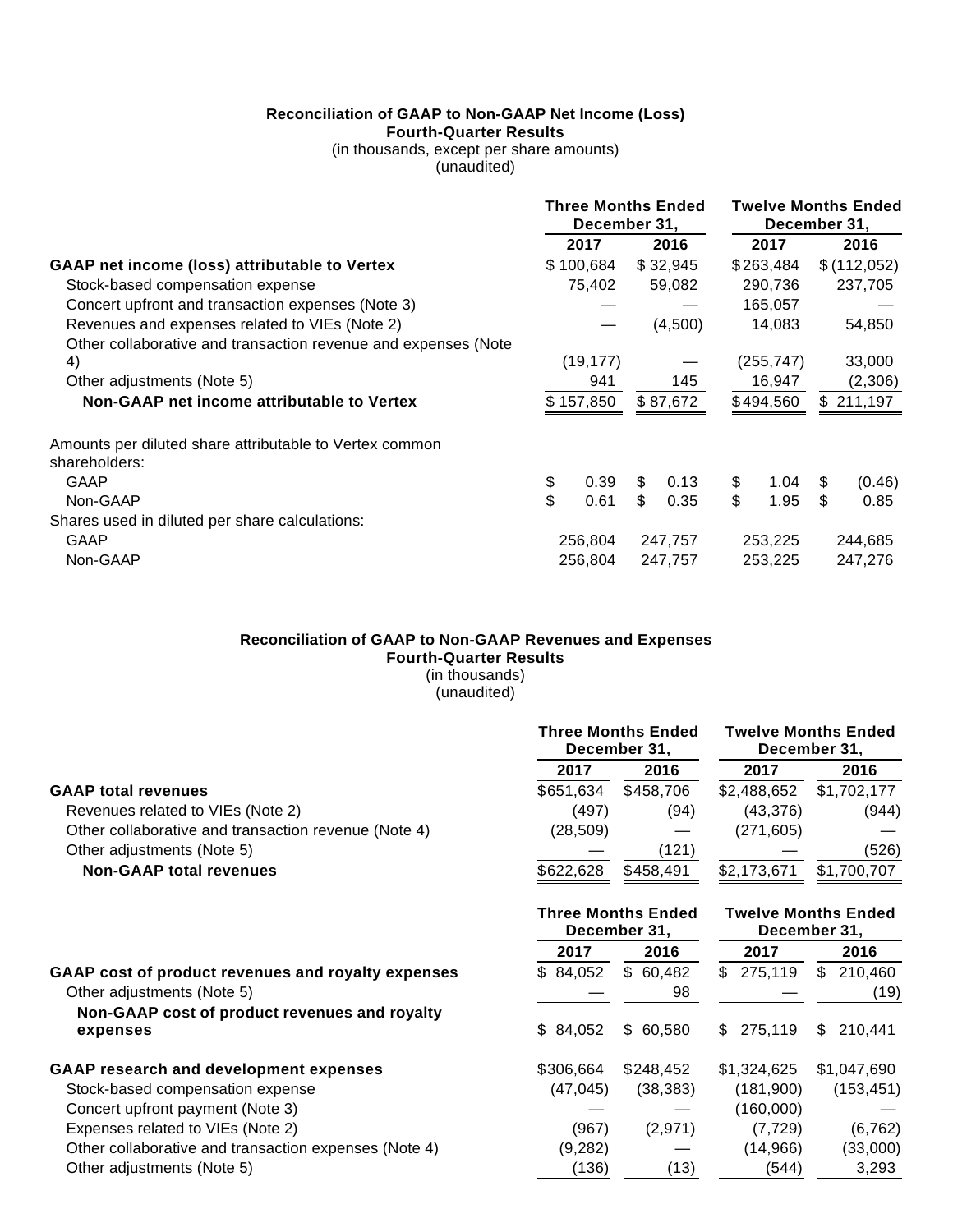| Non-GAAP research and development expenses             | \$249.234 | \$207,085 | 959,486<br>S.  | S<br>857,770 |
|--------------------------------------------------------|-----------|-----------|----------------|--------------|
| GAAP sales, general and administrative expenses        | \$134,794 | \$109,908 | 496,079<br>\$. | 432.829<br>S |
| Stock-based compensation expense                       | (28, 357) | (20, 699) | (108, 836)     | (84, 254)    |
| Concert transaction expenses (Note 3)                  |           |           | (5,057)        |              |
| Expenses related to VIEs (Note 2)                      | (465)     | (1,160)   | (3,826)        | (4, 160)     |
| Other collaborative and transaction expenses (Note 4)  | (50)      |           | (892)          |              |
| Other adjustments (Note 5)                             | (418)     | (127)     | (2, 157)       | (232)        |
| Non-GAAP sales, general and administrative expenses    | \$105.504 | \$ 87.922 | 375,311<br>\$  | 344,183<br>S |
| <b>Combined non-GAAP R&amp;D and SG&amp;A expenses</b> | \$354,738 | \$295,007 | \$1,334,797    | \$1,201,953  |

|                                                       |             | <b>Three Months Ended</b><br>December 31. | December 31.   | <b>Twelve Months Ended</b> |  |
|-------------------------------------------------------|-------------|-------------------------------------------|----------------|----------------------------|--|
|                                                       | 2017        | 2016                                      | 2017           | 2016                       |  |
| GAAP interest expense, net and other expense, net     | \$(13,295)  | \$ (19,334)                               | \$(138,932)    | (77, 302)<br>æ.            |  |
| (Income) expenses related to VIEs (Note 2)            | (4)         | (32)                                      | 76.503         | 108                        |  |
| Non-GAAP interest expense, net and other expense, net | \$ (13,299) | \$(19,366)                                | (62, 429)<br>S | (77,194)                   |  |
| GAAP provision for (benefit from) income taxes        | \$10,257    | (7,453)                                   | \$(107, 324)   | 16,665<br>S                |  |
| Income taxes related to VIEs (Note 2)                 | 2,432       | 3,320                                     | 114.090        | (16,743)                   |  |
| Non-GAAP provision for (benefit from) income taxes    | \$12.689    | (4, 133)                                  | 6.766          | (78)<br>SS.                |  |

# **Condensed Consolidated Balance Sheets Data**

(in thousands) (unaudited)

|                                                     | <b>December 31, 2017</b> |           | <b>December 31, 2016</b> |
|-----------------------------------------------------|--------------------------|-----------|--------------------------|
| <b>Assets</b>                                       |                          |           |                          |
| Cash, cash equivalents and marketable securities    | \$                       | 2,088,666 | \$<br>1,434,557          |
| Restricted cash and cash equivalents (VIE) (Note 2) |                          | 1,489     | 47,762                   |
| Accounts receivable, net                            |                          | 281,343   | 200,364                  |
| Inventories                                         |                          | 111,830   | 77,604                   |
| Property and equipment, net                         |                          | 789,437   | 698,362                  |
| Intangible assets and goodwill (Note 2)             |                          | 79,384    | 334,724                  |
| Other assets                                        |                          | 193,865   | 103,414                  |
| <b>Total assets</b>                                 | \$                       | 3,546,014 | \$<br>2,896,787          |
| <b>Liabilities and Shareholders' Equity</b>         |                          |           |                          |
| Accounts payable and accruals                       | \$                       | 517,955   | \$<br>376,700            |
| Other liabilities                                   |                          | 415,501   | 260,984                  |
| Deferred tax liability (Note 2)                     |                          | 6,341     | 134,063                  |
| Construction financing lease obligation             |                          | 563,911   | 486,849                  |
| Debt                                                |                          |           | 300,000                  |
| Shareholders' equity                                |                          | 2,042,306 | 1,338,191                |
| Total liabilities and shareholders' equity          | \$                       | 3,546,014 | \$<br>2,896,787          |
| Common shares outstanding                           |                          | 253,253   | 248,301                  |

**Note 1:** In the three months ended December 31, 2017, collaborative revenues were primarily attributable to a \$25.0 million milestone earned from our collaboration with Janssen Pharmaceuticals, Inc. During the twelve months ended December 31, 2017, collaborative revenues also include a \$230.0 million up-front payment earned from our collaboration with Merck KGaA, Darmstadt, Germany and \$40.0 million that one of the company's consolidated variable interest entities ("VIEs") received from a collaboration agreement with a third party.

**Note 2:** The company consolidated the financial statements of Parion as a VIE during 2016 and through September 30,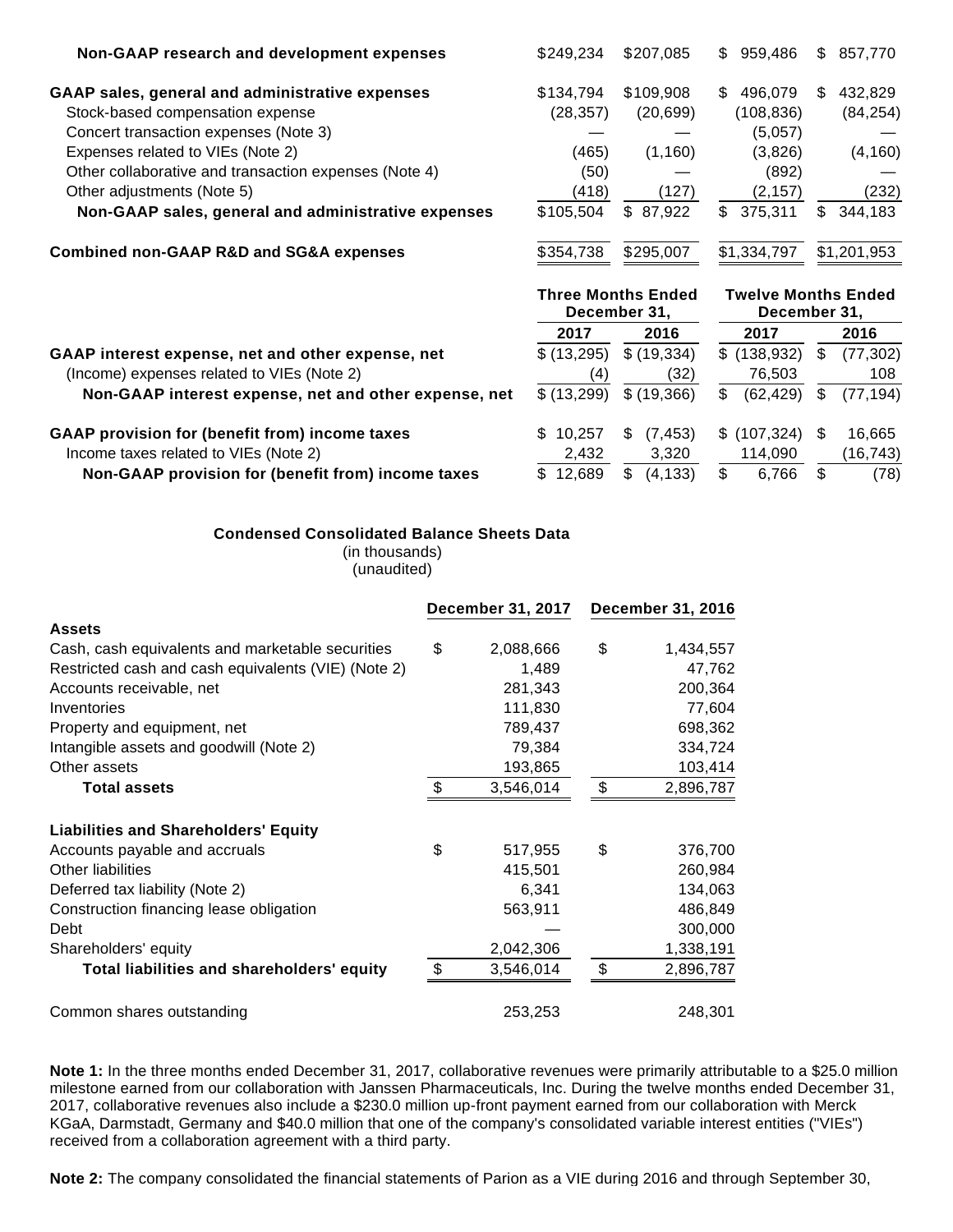2017 and BioAxone Biosciences, Inc. as a VIE during 2016 and 2017. These VIEs were consolidated because Vertex has licensed the rights to develop the company's collaborators' most significant intellectual property assets. The company's interest and obligations with respect to these VIEs' assets and liabilities are limited to those accorded to the company in its collaboration agreements. "Restricted cash and cash equivalents (VIE)" reflects the VIEs' cash and cash equivalents, which Vertex does not have any interest in and which will not be used to fund the collaboration. Each reporting period Vertex estimates the fair value of the contingent payments by Vertex to these collaborators. Any increase in the fair value of these contingent payments results in a decrease in net income attributable to Vertex (or an increase in net loss attributable to Vertex) on a dollar-for-dollar basis. The fair value of contingent payments is evaluated each quarter and any change in the fair value is reflected in the company's statement of operations.

In the third quarter of 2017, the company determined that the value of Parion's pulmonary ENaC platform had become impaired and that the fair value of the intangible asset was zero as of September 30, 2017. Accordingly, an impairment charge of \$255.3 million and a benefit from income taxes of \$126.2 million resulting from this charge and subsequent deconsolidation of Parion attributable to noncontrolling interest was recorded in the third quarter of 2017. The total impact of this transaction on a GAAP basis was a \$198.7 million loss attributable to noncontrolling interest and a \$7.1 million loss attributable to Vertex and had no impact on Vertex's non-GAAP net income in the third quarter of 2017.

As of December 31, 2017, the company has a \$29.0 million intangible asset related to its collaboration agreement with BioAxone Biosciences, Inc.

**Note 3:** In July 2017, the company completed the acquisition of VX-561 (formerly CTP-656) from Concert Pharmaceuticals, Inc. The company paid Concert \$160.0 million in cash to acquire VX-561, which was recorded as a research and development expense in the twelve months ended December 31, 2017. The company also recorded \$5.1 million in transaction costs that were recorded as sales, general and administrative expenses in the twelve months ended December 31, 2017.

**Note 4:** In the three months ended December 31, 2017, "Other collaboration and transaction revenues and expenses" were primarily attributable to the \$25.0 million milestone earned from our collaboration with Janssen Pharmaceuticals, Inc. In the twelve months ended December 31, 2017, "Other collaboration and transaction revenues and expenses" also include revenues and expenses associated with the company's oncology program including the company's collaboration with Merck KGaA, Darmstadt, Germany which include the \$230 million upfront payment earned pursuant to the collaboration. In the three and twelve months ended December 31, 2016, "Other collaboration and transaction revenues and expenses" primarily consisted of collaboration and asset acquisition payments for early-stage research assets. The company has not adjusted its prior year Reconciliation of GAAP to Non-GAAP Revenues and Expenses for the three and twelve months ended December 31, 2016 for \$5.8 million and \$20.7 million, respectively, of operating expenses related to its oncology program.

**Note 5:** In the twelve months ended December 31, 2017, "Other adjustments" primarily consisted of restructuring charges related to the company's decision to consolidate its research activities into its Boston, Milton Park and San Diego locations and to close our research site in Canada. In the twelve months ended December 31, 2016, "Other adjustments" primarily consisted of revenues and operating costs and expenses related to HCV as well as restructuring charges related to the company's relocation from Cambridge to Boston, Massachusetts.

# **INDICATION AND IMPORTANT SAFETY INFORMATION FOR KALYDECO® (ivacaftor)**

KALYDECO (ivacaftor) is a prescription medicine used for the treatment of cystic fibrosis (CF) in patients age 2 years and older who have one mutation in their CF gene that is responsive to KALYDECO. Patients should talk to their doctor to learn if they have an indicated CF gene mutation. It is not known if KALYDECO is safe and effective in children under 2 years of age.

**Patients should not take KALYDECO if they are taking certain medicines or herbal supplements such as:** the antibiotics rifampin or rifabutin; seizure medications such as phenobarbital, carbamazepine, or phenytoin; or St. John's wort.

**Before taking KALYDECO, patients should tell their doctor if they:** have liver or kidney problems; drink grapefruit juice, or eat grapefruit or Seville oranges; are pregnant or plan to become pregnant because it is not known if KALYDECO will harm an unborn baby; and are breastfeeding or planning to breastfeed because is not known if KALYDECO passes into breast milk.

**KALYDECO may affect the way other medicines work, and other medicines may affect how KALYDECO works.** Therefore the dose of KALYDECO may need to be adjusted when taken with certain medications. Patients should especially tell their doctor if they take antifungal medications such as ketoconazole, itraconazole, posaconazole, voriconazole, or fluconazole; or antibiotics such as telithromycin, clarithromycin, or erythromycin.

KALYDECO can cause dizziness in some people who take it. Patients should not drive a car, use machinery, or do anything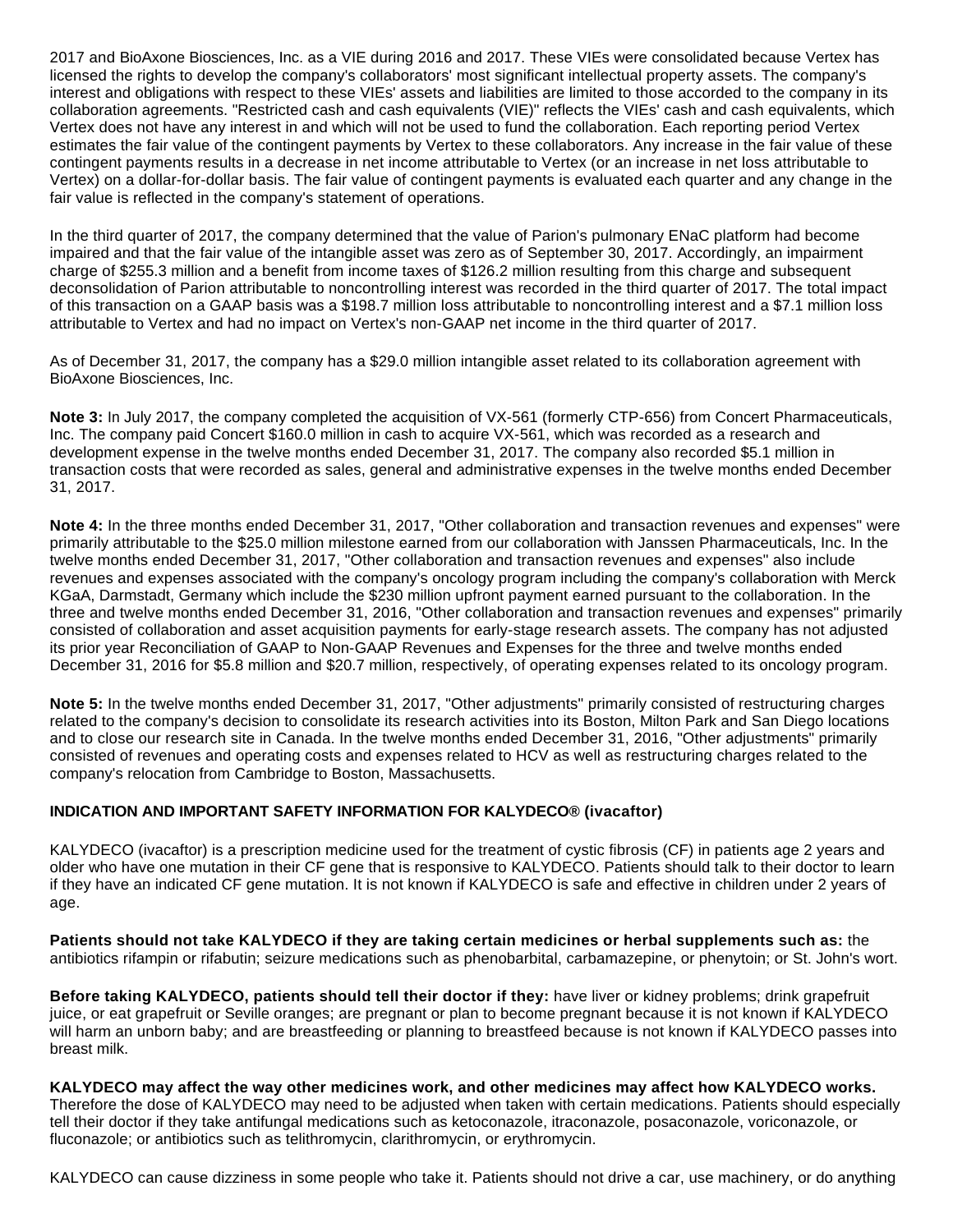that needs them to be alert until they know how KALYDECO affects them. Patients should avoid food containing grapefruit or Seville oranges while taking KALYDECO.

# **KALYDECO can cause serious side effects including:**

**High liver enzymes in the blood have been reported in patients receiving KALYDECO.** The patient's doctor will do blood tests to check their liver before starting KALYDECO, every 3 months during the first year of taking KALYDECO, and every year while taking KALYDECO. For patients who have had high liver enzymes in the past, the doctor may do blood tests to check the liver more often. Patients should call their doctor right away if they have any of the following symptoms of liver problems: pain or discomfort in the upper right stomach (abdominal) area; yellowing of their skin or the white part of their eyes; loss of appetite; nausea or vomiting; or dark, amber-colored urine.

Abnormality of the eye lens (cataract) has been noted in some children and adolescents receiving KALYDECO. The patient's doctor should perform eye examinations prior to and during treatment with KALYDECO to look for cataracts. The most common side effects include headache; upper respiratory tract infection (common cold), which includes sore throat, nasal or sinus congestion, and runny nose; stomach (abdominal) pain; diarrhea; rash; nausea; and dizziness.

These are not all the possible side effects of KALYDECO. **Please [click here](http://cts.businesswire.com/ct/CT?id=smartlink&url=http%3A%2F%2Fpi.vrtx.com%2Ffiles%2Fuspi_ivacaftor.pdf&esheet=51751589&newsitemid=20180131006107&lan=en-US&anchor=click+here&index=1&md5=c43d0229377c85bbad20dd5667ea0d03) to see the full Prescribing Information for KALYDECO (ivacaftor).**

# **INDICATION AND IMPORTANT SAFETY INFORMATION FOR ORKAMBI® (lumacaftor/ivacaftor) TABLETS**

ORKAMBI is a prescription medicine used for the treatment of cystic fibrosis (CF) in patients age 6 years and older who have two copies of the F508del mutation (F508del/F508del) in their CFTR gene. ORKAMBI should only be used in these patients. It is not known if ORKAMBI is safe and effective in children under 6 years of age.

**Patients should not take ORKAMBI if they are taking certain medicines or herbal supplements, such as:** the antibiotics rifampin or rifabutin; the seizure medicines phenobarbital, carbamazepine, or phenytoin; the sedatives and antianxiety medicines triazolam or midazolam; the immunosuppressant medicines cyclosporin, everolimus, sirolimus, or tacrolimus; or St. John's wort.

**Before taking ORKAMBI, patients should tell their doctor about all their medical conditions, including if they:**  have or have had liver problems; have kidney problems; have had an organ transplant; or are using birth control. Hormonal contraceptives, including oral, injectable, transdermal, or implantable forms should not be used as a method of birth control when taking ORKAMBI. Patients should tell their doctor if they are pregnant or plan to become pregnant (it is unknown if ORKAMBI will harm the unborn baby) or if they are breastfeeding or planning to breastfeed (it is unknown if ORKAMBI passes into breast milk).

**ORKAMBI may affect the way other medicines work and other medicines may affect how ORKAMBI works.** Therefore, the dose of ORKAMBI or other medicines may need to be adjusted when taken together. Patients should especially tell their doctor if they take: antifungal medicines such as ketoconazole, itraconazole, posaconazole, or voriconazole; or antibiotics such as telithromycin, clarithromycin, or erythromycin.

**When taking ORKAMBI, patients should tell their doctor if they stop ORKAMBI for more than 1 week** as the doctor may need to change the dose of ORKAMBI or other medicines the patient is taking.

# **ORKAMBI can cause serious side effects, including:**

**Worsening of liver function** in people with severe liver disease. The worsening of liver function can be serious or cause death. Patients should talk to their doctor if they have been told they have liver disease as their doctor may need to adjust the dose of ORKAMBI.

**High liver enzymes in the blood,** which can be a sign of liver injury**.** The patient's doctor will do blood tests to check their liver before they start ORKAMBI, every three months during the first year of taking ORKAMBI, and annually thereafter. The patient should call the doctor right away if they have any of the following symptoms of liver problems: pain or discomfort in the upper right stomach (abdominal) area; yellowing of the skin or the white part of the eyes; loss of appetite; nausea or vomiting; dark, amber-colored urine; or confusion.

**Breathing problems** such as shortness of breath or chest tightness in patients when starting ORKAMBI, especially in patients who have poor lung function. If a patient has poor lung function, their doctor may monitor them more closely when starting ORKAMBI.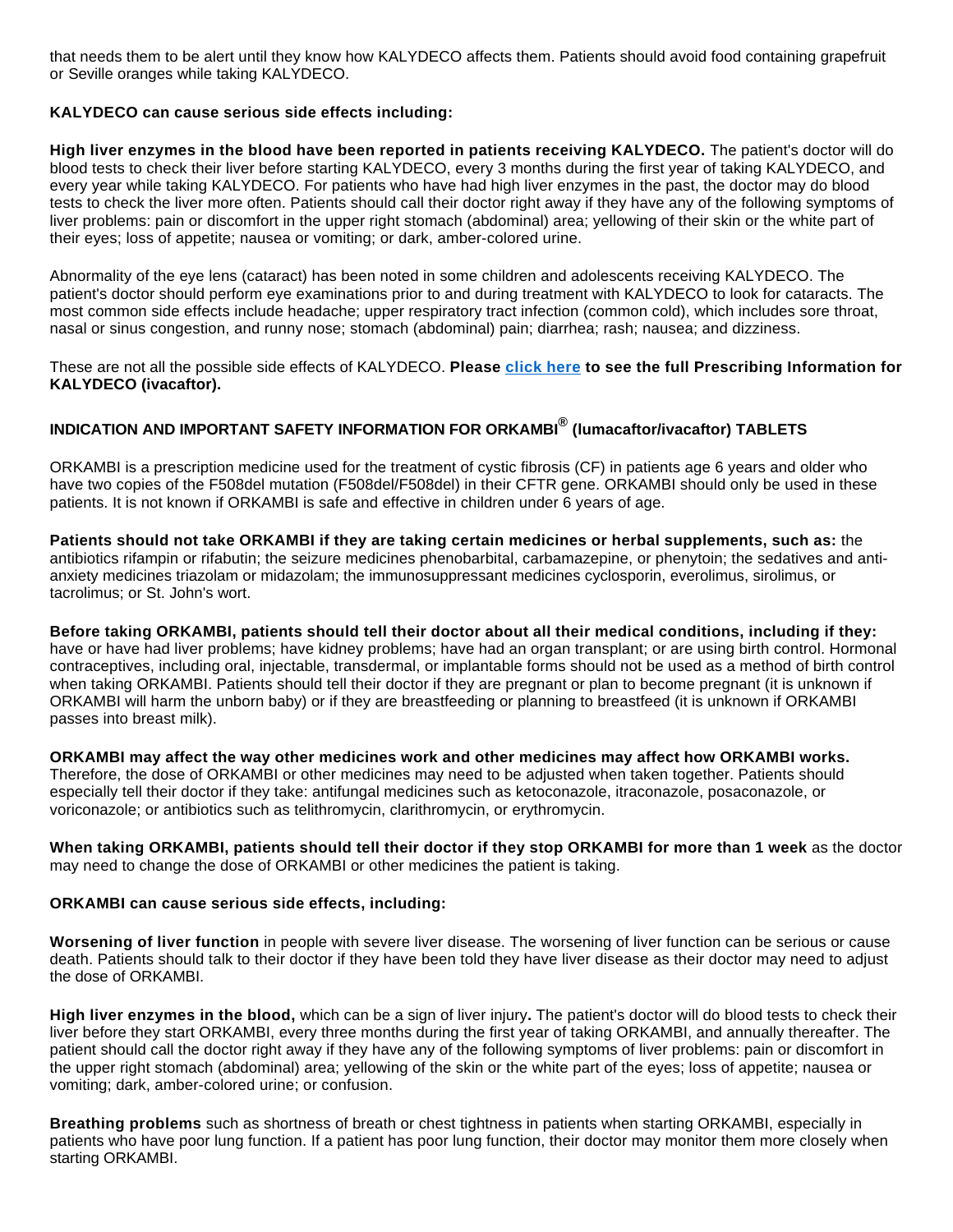**An increase in blood pressure** in some people receiving ORKAMBI. The patient's doctor should monitor their blood pressure during treatment with ORKAMBI.

**Abnormality of the eye lens (cataract)** in some children and adolescents receiving ORKAMBI. For children and adolescents, the patient's doctor should perform eye examinations before and during treatment with ORKAMBI to look for cataracts.

**The most common side effects of ORKAMBI include:** breathing problems, such as shortness of breath and/or chest tightness; nausea; diarrhea; gas; increase in a certain muscle enzyme called creatinine phosphokinase; common cold, including sore throat, stuffy or runny nose; fatigue; flu or flu-like symptoms; rash; irregular, missed, or abnormal periods (menses) and increase in the amount of menstrual bleeding.

**Side effects seen in children** are similar to those seen in adults and adolescents. Additional common side effects seen in children include: cough with sputum, stuffy nose, headache, stomach pain, and increase in sputum.

# **Please [click here](http://cts.businesswire.com/ct/CT?id=smartlink&url=http%3A%2F%2Fpi.vrtx.com%2Ffiles%2Fuspi_lumacaftor_ivacaftor.pdf&esheet=51751589&newsitemid=20180131006107&lan=en-US&anchor=click+here&index=2&md5=b4e74c157a913b1f598b9564a36ddc5b) to see the full Prescribing Information for ORKAMBI.**

# **About Vertex**

Vertex is a global biotechnology company that invests in scientific innovation to create transformative medicines for people with serious and life-threatening diseases. In addition to clinical development programs in CF, Vertex has more than a dozen ongoing research programs focused on the underlying mechanisms of other serious diseases.

Founded in 1989 in Cambridge, Mass., Vertex's headquarters is now located in Boston's Innovation District. Today, the company has research and development sites and commercial offices in the United States, Europe, Canada and Australia. Vertex is consistently recognized as one of the industry's top places to work, including being named to Science magazine's Top Employers in the life sciences ranking for eight years in a row.

For additional information and the latest updates from the company, please visit [www.vrtx.com](http://cts.businesswire.com/ct/CT?id=smartlink&url=http%3A%2F%2Fwww.vrtx.com&esheet=51751589&newsitemid=20180131006107&lan=en-US&anchor=www.vrtx.com&index=3&md5=a72435062f78ba1785d4e1ae1b5cda96).

# **Special Note Regarding Forward-Looking Statements**

This press release contains forward-looking statements as defined in the Private Securities Litigation Reform Act of 1995, including, without limitation, Dr. Leiden's and Mr. Smith's statements in this press release, the information provided in the sections captioned "2018 Financial Guidance" and "Stock Repurchase Program" and statements regarding (i) the timing and expected outcome of regulatory applications, including NDAs and MAAs and (ii) the development plan and timelines for our product development candidates, including tezacaftor in combination with ivacaftor and our next-generation triple combination regimens. While Vertex believes the forward-looking statements contained in this press release are accurate, these forward-looking statements represent the company's beliefs only as of the date of this press release and there are a number of factors that could cause actual events or results to differ materially from those indicated by such forward-looking statements. Those risks and uncertainties include, among other things, that the company's expectations regarding its 2018 expenses may be incorrect (including because one or more of the company's assumptions underlying its expectations may not be realized), that data from the company's development programs may not support registration or further development of its compounds due to safety, efficacy or other reasons, and other risks listed under Risk Factors in Vertex's annual report and quarterly reports filed with the Securities and Exchange Commission and available through the company's website at [www.vrtx.com](http://cts.businesswire.com/ct/CT?id=smartlink&url=http%3A%2F%2Fwww.vrtx.com&esheet=51751589&newsitemid=20180131006107&lan=en-US&anchor=www.vrtx.com&index=4&md5=335a9b3bdce16d7df1e8704c76a04a14). Vertex disclaims any obligation to update the information contained in this press release as new information becomes available.

# **Conference Call and Webcast**

The company will host a conference call and webcast today at 4:30 p.m. ET. To access the call, please dial (866) 501-1537 (U.S.) or +1 (720) 545-0001 (International). The conference call will be webcast live and a link to the webcast can be accessed through Vertex's website at [www.vrtx.com](http://cts.businesswire.com/ct/CT?id=smartlink&url=http%3A%2F%2Fwww.vrtx.com&esheet=51751589&newsitemid=20180131006107&lan=en-US&anchor=www.vrtx.com&index=5&md5=766a09f137c5dca17fe1fe09579ac1c4) in the "Investors" section under "Events and Presentations." To ensure a timely connection, it is recommended that users register at least 15 minutes prior to the scheduled webcast. An archived webcast will be available on the company's website.

(VRTX-E)

View source version on [businesswire.com](http://businesswire.com/): <http://www.businesswire.com/news/home/20180131006107/en/>

# **Vertex Contacts:**